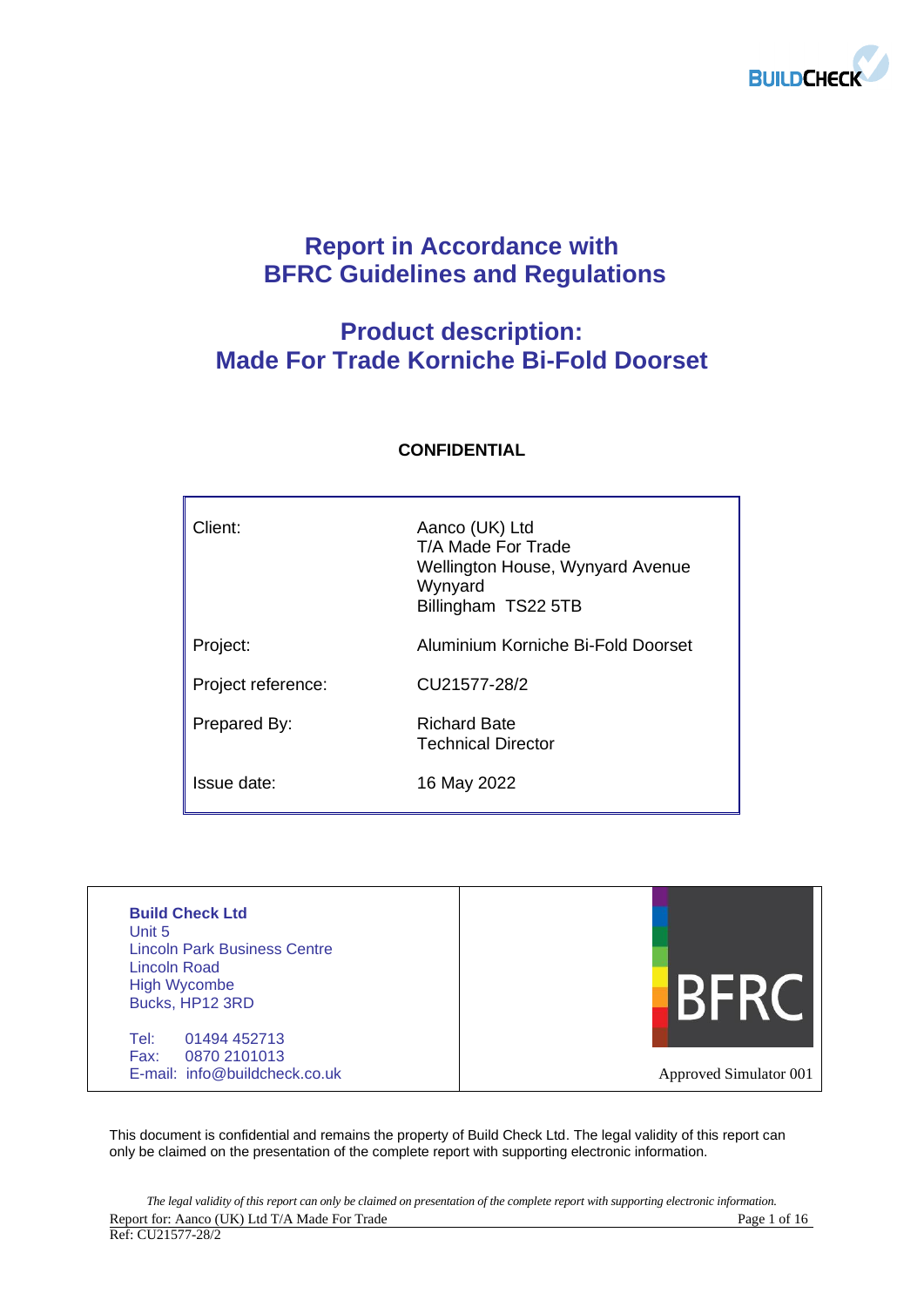

## **1 Introduction**

The U-value calculations of the Made For Trade, Korniche bi-fold doorset detailed below were commissioned by Ashley Gaunt of Made For Trade.

## **2 Validation of Program**

The BISCO 12.0 analysis software has been validated against proofs in Annex I (I1 to I10) of BS EN ISO 10077-2:2017.

## **3 Analysis Method**

The frame profile results detailed below are provided by computer simulation using BISCO 12.0 software program and BFRC guidelines and regulations.

## **4 Summary of Results**

A summary of results are detailed in the following sections. The details supplied for the analysis as well as all information required to verify the analysis can be found in the attached CD.

## **4.1 Frame thermal transmittance (following the principles of BS EN ISO 10077-2)**

| <b>Frame Profile</b> | Frame Thermal Transmittance $(U_i)$ |
|----------------------|-------------------------------------|
| Head                 | 3.2 W/( $m^2$ -K)                   |
| Left Jamb            | $3.0 W/(m^2 \cdot K)$               |
| Right Jamb           | $3.2 W/(m^2 \cdot K)$               |
| <b>Threshold</b>     | $3.2 W/(m^2 \cdot K)$               |
| <b>Meeting Stile</b> | $2.8 W/(m^2 \cdot K)$               |

## **4.2 Linear thermal transmittance (following the principles of BS EN ISO 10077-2)**

| <b>Frame Profile</b> | Linear Thermal Transmittance $(v)$ |
|----------------------|------------------------------------|
| Head                 | 0.024 W/(m·K)                      |
| Left Jamb            | 0.027 W/(m·K)                      |
| Right Jamb           | 0.024 W/(m·K)                      |
| <b>Threshold</b>     | $0.025 W/(m \cdot K)$              |
| <b>Meeting Stile</b> | 0.052 W/(m·K)                      |

## **4.3 Centre pane U-Value of glazing calculated in accordance with BS EN 673.**

| <b>Glazing Unit</b>                                 | Centre Pane U-value $(U_a)$ |
|-----------------------------------------------------|-----------------------------|
| 4-20-4 Low-E 0.05 uncorrected emissivity (St        |                             |
| Gobain Planiclear), 90% Argon 10% Air filled, float |                             |
| outer pane (St Gobain Planitherm Total+) glazing    | 1.2 W/( $m^2$ -K)           |
| unit with Superspacer Premium spacer bar with       |                             |
| 5mm hot melt butyl secondary seal.                  |                             |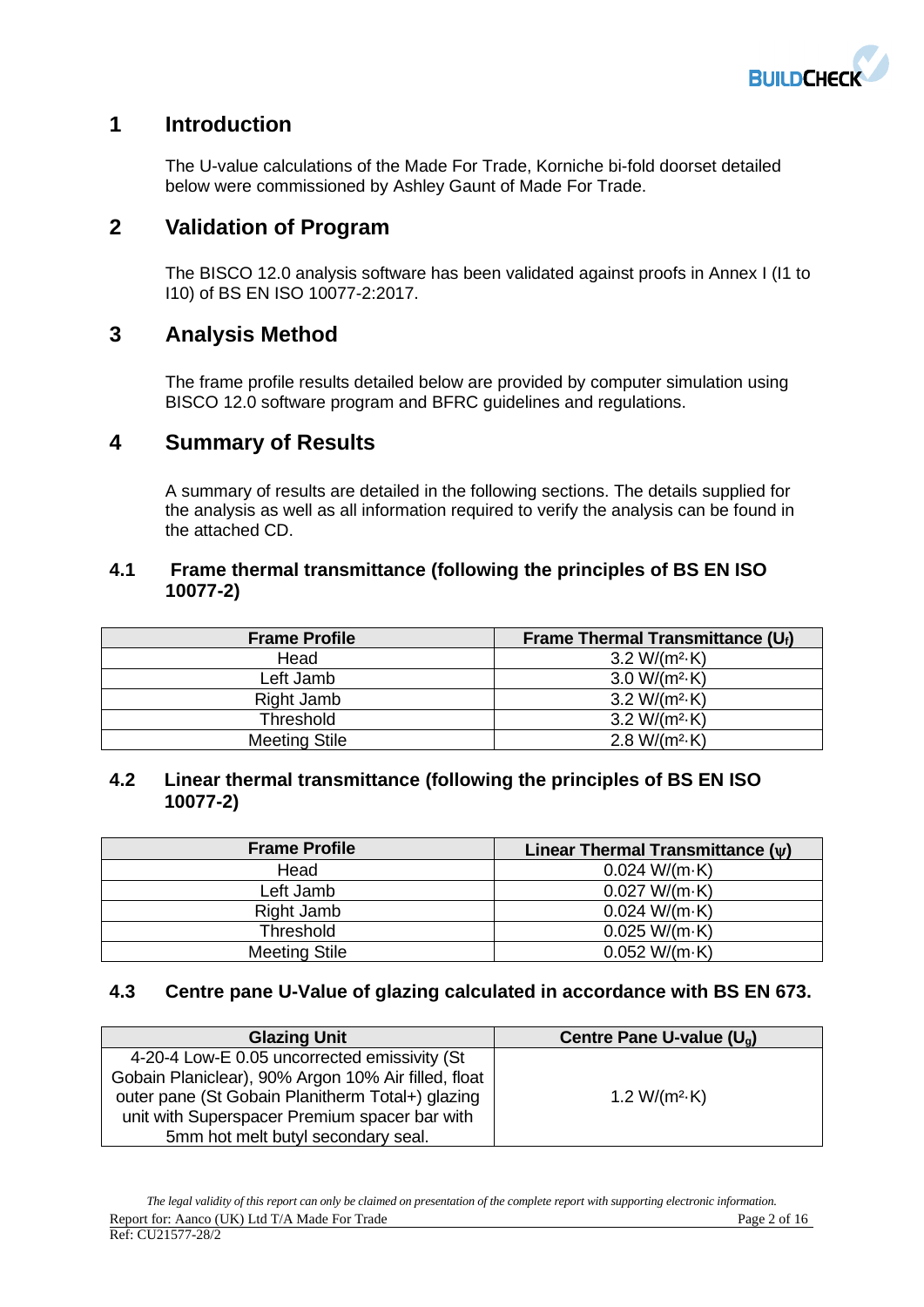

## **4.4 The thermal performance of the doorsets (UD) in accordance with BFRC guidelines and regulations:**

| <b>Korniche Frame Profile</b>                      | <b>Doorset U-Value</b> |
|----------------------------------------------------|------------------------|
| Aluminium frame system with 4-20-4 Low-E 0.05      |                        |
| uncorrected emissivity (St Gobain Planiclear), 90% |                        |
| Argon 10% Air filled, float outer pane (St Gobain  |                        |
| Planitherm Total+) glazing unit with Superspacer   | 1.8 W/( $m^2$ -K)      |
| Premium spacer bar with 5mm hot melt butyl         |                        |
| secondary seal.                                    |                        |

## **4.6 The Effective L<sup>50</sup> in accordance with BFRC guidelines and regulations:**

| <b>Frame Profile</b>      | Effective $L_{50}$     |
|---------------------------|------------------------|
| Air permeability at 50 pa | $0.00 W/(m^2 \cdot K)$ |

## **4.7 Total solar energy transmittance (g) in accordance with EN 410**

| <b>Korniche Frame Profile</b>                      | <b>g</b> doorset |
|----------------------------------------------------|------------------|
| Aluminium frame system with 4-20-4 Low-E 0.05      |                  |
| uncorrected emissivity (St Gobain Planiclear), 90% |                  |
| Argon 10% Air filled, float outer pane (St Gobain  | 0.48             |
| Planitherm Total+) glazing unit with Superspacer   |                  |
| Premium spacer bar with 5mm hot melt butyl         |                  |
| secondary seal.                                    |                  |

## **5.0 BFRC Rating**

## **5.1 Made For Trade Korniche Bi-Fold doorset system**

| <b>Korniche Frame Profile</b>                                                                                                                            | Rating           |
|----------------------------------------------------------------------------------------------------------------------------------------------------------|------------------|
| Aluminium frame system with 4-20-4 Low-E 0.05<br>uncorrected emissivity (St Gobain Planiclear), 90%<br>Argon 10% Air filled, float outer pane (St Gobain | - 17             |
| Planitherm Total+) glazing unit with Superspacer<br>Premium spacer bar with 5mm hot melt butyl<br>secondary seal.                                        | (Rating Scale C) |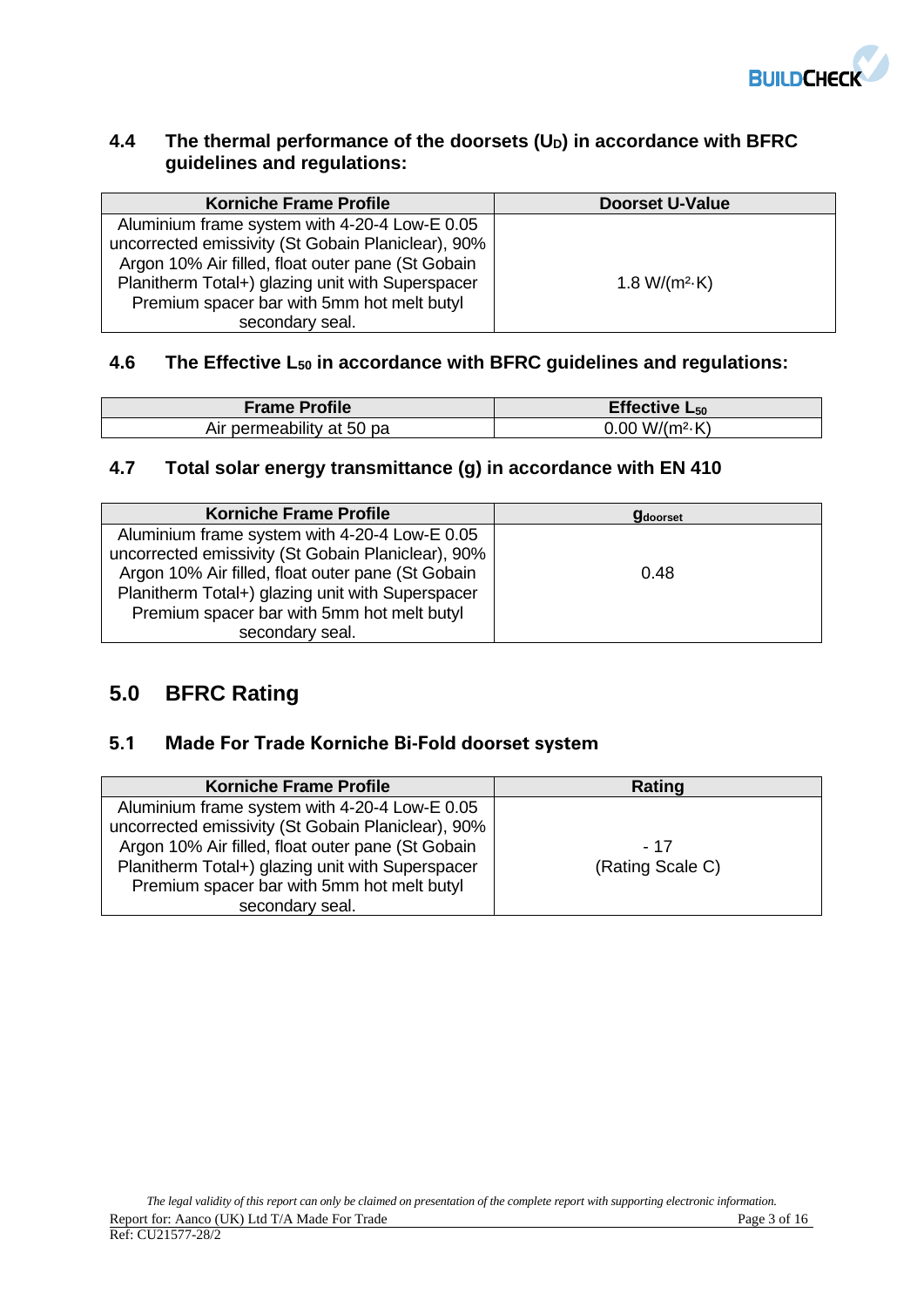

## **6.0 Authorisation**

|            | Prepared by:              |
|------------|---------------------------|
| Signature: | lichard hote              |
| Name:      | <b>Richard Bate</b>       |
| Title:     | <b>Technical Director</b> |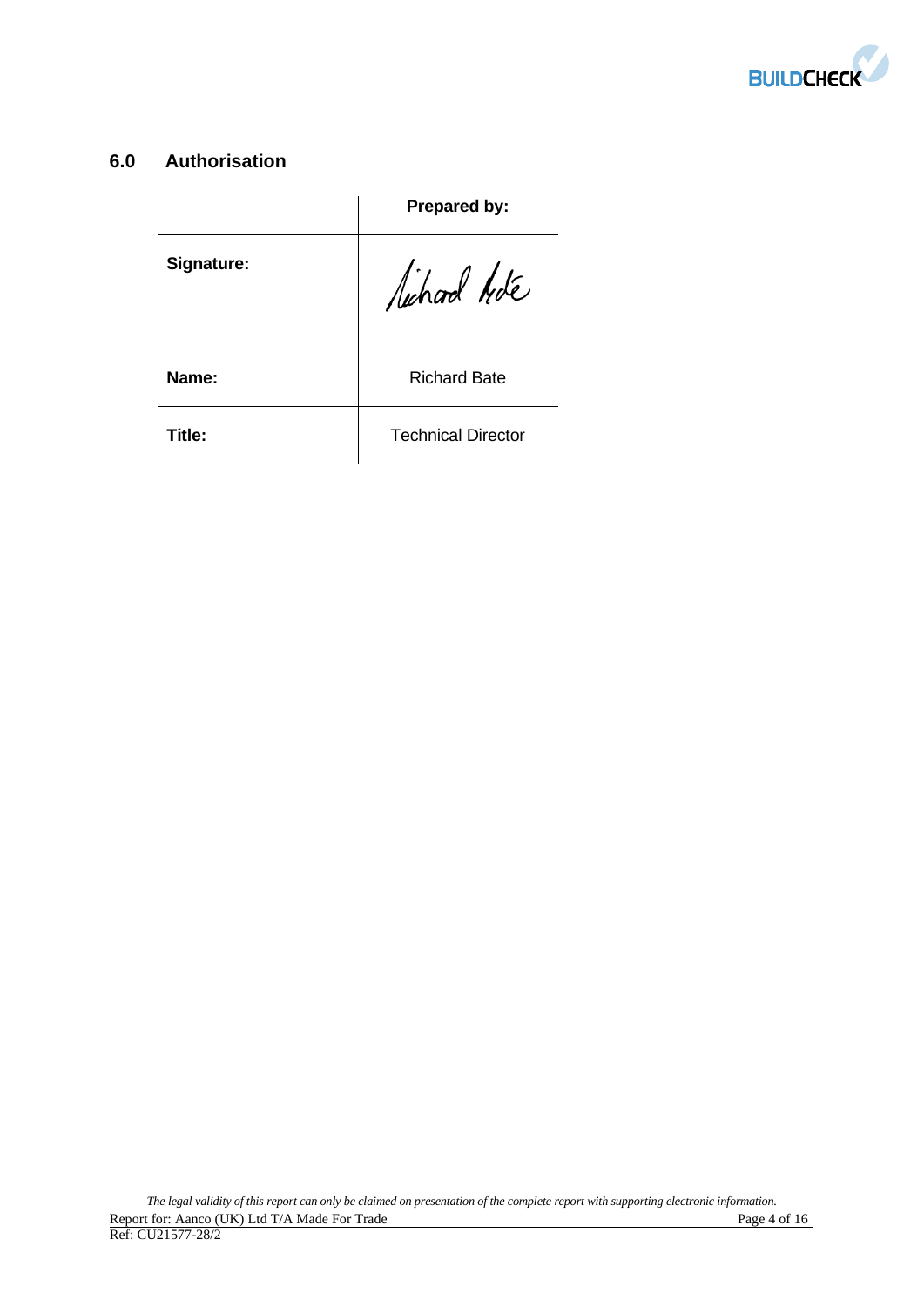

# **Technical Specification**

| <b>Profiles</b>         | Ref. No. | <b>Material Type/Manufacturer's</b><br><b>Name &amp; Density (Timber only)</b> | Dimensions (Height &<br>Width)                         |
|-------------------------|----------|--------------------------------------------------------------------------------|--------------------------------------------------------|
| Head                    | A-04105  | Made For Trade, thermally broken<br>aluminium                                  | Outer frame - 56mm x 84mm<br>$Sash - 60mm \times 75mm$ |
| Left Jamb               | A-04104  | Made For Trade, thermally broken<br>aluminium                                  | Outer frame - 56mm x 84mm<br>$Sash - 82mm \times 83mm$ |
| Right Jamb              | A-04103  | Made For Trade, thermally broken<br>aluminium                                  | Outer frame - 56mm x 84mm<br>$Sash - 60mm \times 75mm$ |
| Threshold               | A-04114  | Made For Trade, thermally broken<br>aluminium                                  | Outer frame - 56mm x 84mm<br>$Sash - 60mm \times 75mm$ |
| Meeting<br><b>Stile</b> | A-04117  | Made For Trade, thermally broken<br>aluminium                                  | 60mm x 75mm                                            |

| <b>Glazing Component</b>                                                    | <b>Specification</b>                                      |
|-----------------------------------------------------------------------------|-----------------------------------------------------------|
| Overall sealed unit:<br>1. Thickness (mm)                                   | 1.28mm                                                    |
| <b>Outer pane</b><br>1. Thickness (mm)<br>2. Manufacturer<br>3. Description | 1.4mm<br>2. St Gobain<br>3. Planiclear                    |
| Inner pane:<br>1. Thickness<br>2. Manufacturer<br>3. Description            | 1.4 <sub>mm</sub><br>2. St Gobain<br>3. Planitherm Total+ |
| Spacer bar:<br>1. Manufacturer<br>2. Description                            | 1. Edgetech<br>2. Superspacer Premium                     |
| Cavity<br>1. Distance (mm)<br>2. Gas %                                      | 1.20mm<br>2. Argon 90% Air 10%                            |
| <b>Edge seal</b><br>1. Manufacturer<br>2. Description                       | 1. N/A<br>2. 5mm hot melt butyl secondary seal            |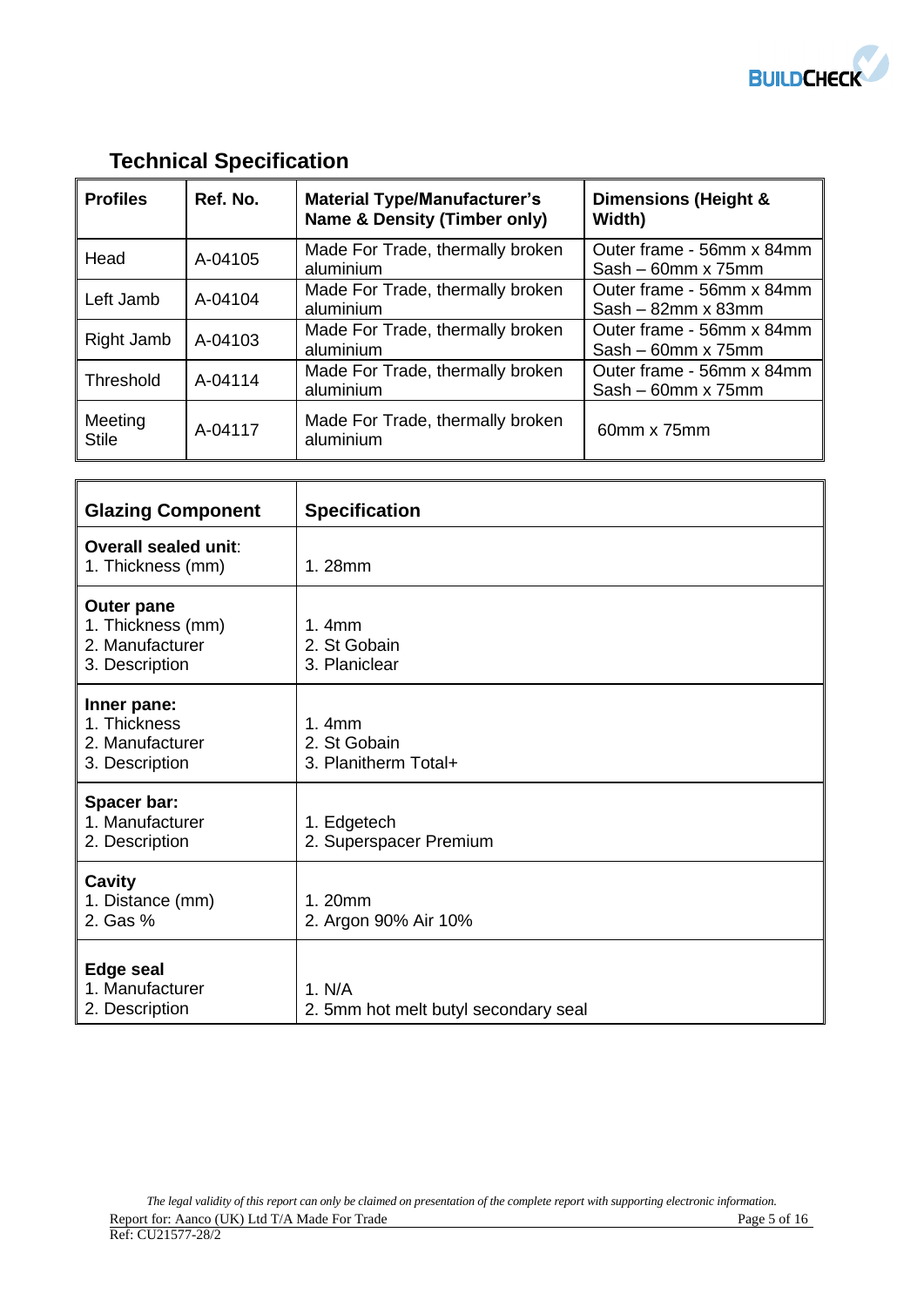

## **Additional Notes**

Air leakage data is taken from Build Check report ref. W22208 dated May 2022 (data at 50Pa pressure  $= 0.05$ ).

Solar heat gain figures are calculated from g-values supplied by the product manufacturer from EN 410 calculations for the glass units used in this simulation. The value used is 0.73.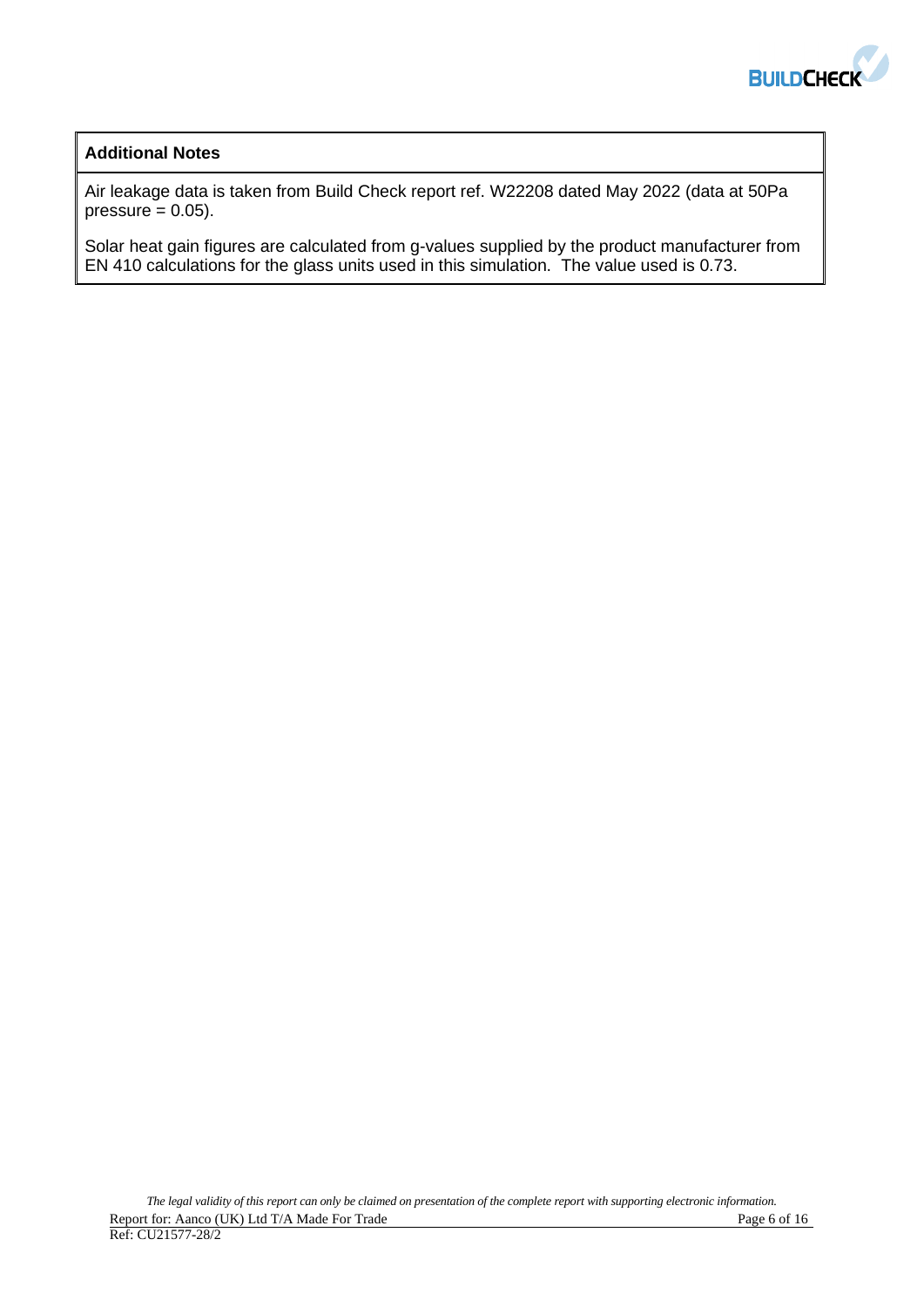

# **BFRC Spreadsheet**

| Sample Style: Bifolding door                             |                                                                         |                                     |                                    | Report Number:<br>U21577-28<br>$lssue$ 2.3: |                                                                                                                     |                          |                                                     |                             |                                          | 04/01/2016                            |                          |                                              |
|----------------------------------------------------------|-------------------------------------------------------------------------|-------------------------------------|------------------------------------|---------------------------------------------|---------------------------------------------------------------------------------------------------------------------|--------------------------|-----------------------------------------------------|-----------------------------|------------------------------------------|---------------------------------------|--------------------------|----------------------------------------------|
|                                                          | F <sub>2</sub>                                                          | F <sub>1</sub><br>F <sub>2</sub>    | F10<br>F11                         |                                             | 07 April 2022<br>Report Date:<br>Project Details:                                                                   |                          |                                                     |                             |                                          |                                       |                          |                                              |
|                                                          |                                                                         |                                     |                                    |                                             |                                                                                                                     |                          |                                                     |                             | Aluminium Bi-fold Doorset                |                                       |                          |                                              |
| 오불                                                       | $2 - 7$<br>E                                                            |                                     | 있다                                 | 읪                                           | THIS SPREADSHEET IS THE PROPERTY OF THE BFRC AND CAN ONLY<br>BE USED IN CONJUNCTION WITH A BFRC LICENCE APPLICATION |                          |                                                     |                             |                                          |                                       |                          |                                              |
|                                                          |                                                                         |                                     |                                    |                                             | <b>Input Values:</b>                                                                                                |                          |                                                     |                             |                                          |                                       |                          |                                              |
|                                                          |                                                                         |                                     |                                    |                                             | Yellow input, green intermediary, blue finals                                                                       |                          |                                                     |                             |                                          | X DP is no.of decimal places to enter |                          |                                              |
|                                                          |                                                                         | F <sub>5</sub>                      | F14                                |                                             |                                                                                                                     |                          |                                                     |                             |                                          |                                       |                          |                                              |
|                                                          | F <sub>5</sub><br>F <sub>6</sub>                                        | F <sub>6</sub>                      | F <sub>15</sub>                    |                                             | Parameter                                                                                                           |                          |                                                     |                             |                                          | Symbol                                |                          | Units                                        |
|                                                          | $\frac{1}{3}b_d$                                                        | $\frac{1}{3}b_d$                    | $\frac{1}{3}b_d$                   |                                             | Total door height ODP                                                                                               |                          |                                                     |                             |                                          | $l_{A}$                               | 2180                     | mm                                           |
|                                                          |                                                                         | $b_d$                               |                                    |                                             | Total door width ODP                                                                                                |                          |                                                     |                             |                                          | $b_d$                                 | 2500                     | mm                                           |
| Blue line illustrates opening light length (air leakage) |                                                                         |                                     |                                    |                                             |                                                                                                                     |                          |                                                     |                             | Frame                                    | Gasket                                | Frame with               |                                              |
|                                                          |                                                                         | Frame offset:                       | <b>No</b>                          |                                             | Frame dimensions: All frame values to nearest mm,                                                                   | gaskets to nearest 0.1mm |                                                     |                             | height, b <sub>f</sub>                   | protrusion.<br>$b_{gt}$               | gasket                   | <b>Total</b> frame                           |
| Nominal 4mm etc to ODP, others 1DP                       |                                                                         |                                     |                                    |                                             |                                                                                                                     |                          |                                                     |                             | (mm)                                     | (mm)                                  | (mm)                     | (mm)                                         |
| Glazing dimensions and properties:                       |                                                                         |                                     |                                    |                                             | F1 + F2 L&M head rail                                                                                               |                          | F1 left fixed head                                  |                             | 56                                       | n/a                                   | 56.0                     | 106                                          |
| Thickness of pane 1                                      |                                                                         |                                     | 4<br>20                            | mm<br>mm                                    |                                                                                                                     |                          | F2 left opening head                                |                             | 50                                       | 0.0                                   | 50.0                     |                                              |
| Pane 1/2 distance                                        |                                                                         |                                     |                                    |                                             | F3 + F4 left jamb                                                                                                   |                          | F3 left fixed jamb<br>F4 left opening jamb          |                             | 56<br>54                                 | n/a<br>0.0                            | 56.0<br>54.0             | 110                                          |
| Thickness of pane 2                                      | Gas fill (1/2)                                                          |                                     | $\overline{4}$                     | Argon 90%<br>mm                             |                                                                                                                     |                          | F5 left opening threshold                           |                             | 50                                       | 0.0                                   | 50.0                     |                                              |
| Complete next 3 cells for TG IGU                         |                                                                         |                                     |                                    |                                             | F5 + F6 L&M threshold                                                                                               |                          | F6 left fixed threshold                             |                             | 56                                       | n/a                                   | 56.0                     | 106                                          |
| Pane 2/3 distance                                        |                                                                         |                                     |                                    | mm                                          |                                                                                                                     |                          |                                                     |                             |                                          | 0.0                                   |                          |                                              |
|                                                          | Gas fill (2/3)                                                          |                                     |                                    |                                             | F7 Meeting Stile                                                                                                    |                          | F7 Meeting Stile                                    |                             | 132                                      | 0.0                                   | 132.0                    |                                              |
| Thickness of pane 3                                      |                                                                         |                                     |                                    | mm                                          | F8 + F9 Meeting stile                                                                                               |                          | F8 bi-fold opener                                   |                             | 60                                       | 0.0                                   | 60.0                     | 132                                          |
| Glazing Trans. - 3DP                                     |                                                                         | U.                                  | 1.219                              | $W/(m^2 K)$                                 |                                                                                                                     |                          | F9 opener                                           |                             | 72                                       | 0.0                                   | 72.0                     |                                              |
| g-value - 2DP                                            |                                                                         | $g_{\perp}$                         | 0.73                               |                                             | F10 + F11 right head rail                                                                                           |                          | F10 right fixed head                                |                             | 56                                       | n/a                                   | 56.0                     | 106                                          |
|                                                          |                                                                         |                                     |                                    |                                             |                                                                                                                     |                          | F11 right opening head                              |                             | 50                                       | 0.0                                   | 50.0                     |                                              |
| Thermal transmittance of door from hot box test          |                                                                         |                                     |                                    | W/(m <sup>2</sup> ·K)                       | F12 + F13 right jamb                                                                                                |                          | F12 right opening jamb                              |                             | 50<br>56                                 | 0.0<br>n/a                            | 50.0<br>56.0             | 106                                          |
|                                                          |                                                                         | $\boldsymbol{U}_{d\rightarrow 2DP}$ |                                    |                                             |                                                                                                                     |                          | F13 right fixed jamb<br>F14 right opening threshold |                             | 50                                       | 0.0                                   | 50.0                     |                                              |
| <b>Door Dimensions:</b>                                  |                                                                         |                                     |                                    | Area                                        | F14 + F15 R threshold                                                                                               |                          | F15 right fixed threshold                           |                             | 56                                       | n/a                                   | 56.0                     | 106                                          |
|                                                          |                                                                         |                                     | No gasket                          | With gasket                                 | <b>Recession depth</b>                                                                                              |                          | F6 & F15:                                           |                             |                                          | n/a                                   |                          |                                              |
|                                                          | Length                                                                  | Width                               | (for U-value)                      | (for g-value)                               |                                                                                                                     | Total gasket area        |                                                     |                             |                                          | $\mathsf{o}\xspace$                   |                          |                                              |
| Section                                                  | (m)                                                                     | (m)                                 | (m <sup>2</sup> )                  | (m <sup>2</sup> )                           |                                                                                                                     |                          |                                                     |                             |                                          |                                       |                          |                                              |
| Left Sliding light                                       | 1.9680                                                                  | 0.6573                              | 1.2936                             | 1.2936                                      | Where a $U_d$ value from hot box testing is available, no $L_f^{20}$ or $L_{\psi}^{20}$ values need to be entered   |                          |                                                     |                             |                                          |                                       |                          |                                              |
| Middle Sliding light                                     | 1.9680                                                                  | 0.7073                              | 1.3920                             | 1.3920                                      | Frame conductance:                                                                                                  |                          |                                                     |                             | All L values to 4DP. All b values to ODP |                                       |                          |                                              |
| Right Opening light                                      | 1.9680                                                                  | 0.6553                              | 1.2897                             | 1.2897                                      |                                                                                                                     |                          |                                                     | $W/(m \cdot K)$             | $b_p$ (mm)                               |                                       | $W/(m \cdot K)$          | $b_q$ (mm)                                   |
|                                                          |                                                                         | Total glazing, A                    | 3.9754                             | 3.9754                                      | F1 + F2 L&M head rail                                                                                               |                          |                                                     | 0.5330                      | 190                                      |                                       | 0.5930                   | 190                                          |
| Frame<br>F1                                              | (m)<br>1.6667                                                           | (m)<br>0.0560                       | (m <sup>2</sup> )<br>0.0918        | (m <sup>2</sup> )<br>0.0918                 | F3 + F4 left jamb<br>F5 + F6 L&M threshold                                                                          |                          |                                                     | 0.5240<br>0.5320            | 190<br>190                               |                                       | 0.5870<br>0.5930         | 190<br>190                                   |
| F <sub>2</sub>                                           | 1.6107                                                                  | 0.0500                              | 0.0744                             | 0.0744                                      | F7 Meeting Stile                                                                                                    |                          |                                                     | 0.7600                      | 380                                      |                                       | 0.8830                   | 380                                          |
| F <sub>3</sub>                                           | 2.1800                                                                  | 0.0560                              | 0.1189                             | 0.1189                                      | F8 + F9 Meeting stile                                                                                               |                          | $L_f^{2\rm D}$                                      | 0.7600                      | 380                                      | $L \, \varphi^{\rm 2D}$               | 0.8830                   | 380                                          |
| F <sub>4</sub>                                           | 2.0680                                                                  | 0.0540                              | 0.1090                             | 0.1090                                      | F10 + F11 right head rail                                                                                           |                          |                                                     | 0.5330                      | 190                                      |                                       | 0.5930                   | 190                                          |
| F <sub>5</sub>                                           | 1.6107                                                                  | 0.0500                              | 0.0744                             | 0.0744                                      | F12 + F13 right jamb                                                                                                |                          |                                                     | 0.5300                      | 190                                      |                                       | 0.5900                   | 190                                          |
| F <sub>6</sub>                                           | 1.6667                                                                  | 0.0560                              | 0.0918                             | 0.0918                                      | F14 + F15 R threshold                                                                                               |                          |                                                     | 0.5320                      | 190                                      |                                       | 0.5930                   | 190                                          |
| F7                                                       | 2.0680                                                                  | 0.1320                              | 0.2664                             | 0.2664                                      |                                                                                                                     |                          |                                                     |                             |                                          |                                       |                          |                                              |
| F <sub>8</sub>                                           | 2.0680                                                                  | 0.0600                              | 0.1211                             | 0.1211                                      | Frame:                                                                                                              | Frame widths             | Frame<br>U-value,                                   | Frame areas                 | Frame                                    | Linear                                | Linear                   | Junction                                     |
| F <sub>9</sub>                                           | 2.0680<br>0.8333                                                        | 0.0720<br>0.0560                    | 0.1453<br>0.0451                   | 0.1453<br>0.0451                            |                                                                                                                     | (no gaskets)<br>B,       | U,                                                  | (no gaskets),<br>$A_{f}$    | heat flow,<br>HU                         | trans,<br>$\psi$                      | length,<br>$\frac{1}{g}$ | Heat flow,<br>$H\Phi$                        |
| F10<br>F11                                               | 0.7773                                                                  | 0.0500                              | 0.0358                             | 0.0358                                      | Section                                                                                                             | (m)                      | (W/(m <sup>2</sup> ·K))                             |                             | (W/K)                                    | $(W/(m \cdot K))$                     |                          | (W/K)                                        |
| F12                                                      | 2.0680                                                                  | 0.0500                              | 0.1009                             | 0.1009                                      | F1 + F2 L&M head rail                                                                                               | 0.1060                   | 3.1804                                              | (m <sup>2</sup> )<br>0.1661 | 0.5284                                   | 0.0243                                | (m)<br>1.3647            | 0.0331                                       |
| F13                                                      | 2.1800                                                                  | 0.0560                              | 0.1189                             | 0.1189                                      | F3 + F4 left jamb                                                                                                   | 0.1100                   | 2.9829                                              | 0.2279                      | 0.6799                                   | 0.0273                                | 1.9680                   | 0.0537                                       |
| F14                                                      | 0.7773                                                                  | 0.0500                              | 0.0358                             | 0.0358                                      | F5 + F6 L&M threshold                                                                                               | 0.1060                   | 3.1710                                              | 0.1661                      | 0.5269                                   | 0.0253                                | 1.3647                   | 0.0345                                       |
| F15                                                      | 0.8333                                                                  | 0.0560                              | 0.0451                             | 0.0451                                      | F7 Meeting Stile                                                                                                    | 0.1320                   | 2.7898                                              | 0.2664                      | 0.7431                                   | 0.0515                                | 1.9680                   | 0.1014                                       |
|                                                          |                                                                         | <b>Total Frame</b>                  | 1.4746                             | 1.4746                                      | F8 + F9 Meeting stile                                                                                               | 0.1320                   | 2.7898                                              | 0.2664                      | 0.7431                                   | 0.0515                                | 1.9680                   | 0.1014                                       |
|                                                          |                                                                         | Total door, Ad                      | 5.4500                             | 5.4500                                      | F10 + F11 right head rail                                                                                           | 0.1060                   | 3.1804                                              | 0.0809                      | 0.2573                                   | 0.0243                                | 0.6553                   | 0.0159                                       |
|                                                          | Percentage left light glass area                                        |                                     | 23.74%                             | 23.74%                                      | F12 + F13 right jamb                                                                                                | 0.1060                   | 3.1521                                              | 0.2198                      | 0.6930                                   | 0.0243                                | 1.9680                   | 0.0478                                       |
|                                                          | Percentage middle light glass area<br>Percentage right light glass area |                                     | 25.54%<br>23.66%                   | 25.54%<br>23.66%                            | F14 + F15 R threshold                                                                                               | 0.1060                   | 3.1710<br>Totals                                    | 0.0809<br>1.4746            | 0.2566<br>4.4283                         | 0.0253                                | 0.6553<br>Total          | 0.0166<br>0.4043                             |
|                                                          | Percentage glass area (total)                                           |                                     | 72.94%                             | 72.94%                                      |                                                                                                                     |                          |                                                     |                             |                                          |                                       |                          |                                              |
|                                                          |                                                                         |                                     |                                    |                                             | Other parameters:                                                                                                   |                          |                                                     |                             | Panel thickness, $d_p = d_q =$           |                                       | 0.028                    | m                                            |
| Solar Factor, g-value:                                   |                                                                         |                                     | Fa                                 | 0.9                                         | 0.035<br>$\lambda_p =$                                                                                              | $W/(m \cdot K)$          | $R_{se} =$                                          | 0.04                        | $m^2$ -K /W                              | $R_{se} =$                            | 0.13                     | $m^2$ -K /W                                  |
|                                                          |                                                                         |                                     | $g_d$                              | 0.48                                        | 0.8000<br>$R_p =$                                                                                                   | $m^2$ -K /W              | $R_{tot} =$                                         | 0.9700                      | $m^2$ K /W                               | $U_p =$                               | 1.0309                   | W/(m <sup>2</sup> -K)                        |
|                                                          |                                                                         |                                     |                                    |                                             |                                                                                                                     |                          |                                                     |                             |                                          |                                       |                          |                                              |
|                                                          | No bars; or attached bars                                               |                                     | 1.78                               |                                             | Air Leakage loss:                                                                                                   |                          |                                                     |                             |                                          |                                       |                          |                                              |
| $U_{door}$                                               | Single cross bar in IGU                                                 |                                     | 1.9<br>2.0                         | $W/(m^2 \cdot K)$                           | Vir leakage at 50 Pa per hour & per unit length of opening light (BS 6375-1) - 2DP<br>Opening light length          | 13.0480                  | m                                                   |                             |                                          |                                       | 0.05                     | m <sup>3</sup> /(m-h)                        |
|                                                          | Multiple cross bar in IGU<br>Glazing bar (Georgian bar)                 |                                     | 2.2                                |                                             | $L_{50}$                                                                                                            | 0.12                     | $m^3/(m^2 \cdot h)$                                 |                             | Heat $loss = 0.0165$ L <sub>5</sub>      | Total air leakage                     | 0.652<br>0.00            | $m^3/h$<br>$W/(m^2 \cdot K)$                 |
|                                                          |                                                                         |                                     |                                    |                                             |                                                                                                                     |                          |                                                     |                             |                                          |                                       |                          |                                              |
| <b>Energy Window</b>                                     |                                                                         |                                     | <b>BFRC Rating</b>                 |                                             | <b>BFRC Rating =</b>                                                                                                |                          |                                                     |                             |                                          |                                       |                          |                                              |
| Energy Index                                             |                                                                         |                                     | kWh/(m <sup>2</sup> ·yr)           |                                             | 218.6g <sub>door</sub> - 68.5 x (U <sub>door</sub> + Effective L <sub>50</sub> ) =                                  |                          |                                                     |                             |                                          | -17.02                                |                          |                                              |
| $(A)$ +<br>$\geq 20$<br>-17                              |                                                                         |                                     |                                    | Climate zone is:                            |                                                                                                                     |                          |                                                     |                             | <b>UK</b>                                |                                       |                          |                                              |
|                                                          |                                                                         |                                     | >10 to 20                          | $(A) +$                                     |                                                                                                                     |                          |                                                     |                             |                                          |                                       |                          | <b>BFRC</b>                                  |
|                                                          |                                                                         |                                     | $0$ to $< 10$                      | $\omega$                                    | Thermal transmittance, W/(m <sup>2</sup> ·K)                                                                        |                          |                                                     |                             | $U_{dool}$                               | 1.8                                   |                          |                                              |
| <b>Window Rating</b>                                     |                                                                         |                                     | $-10$ to $< 0$<br>$-20$ to $< -10$ | B)<br>$\circ$<br>✓                          | Solar factor                                                                                                        |                          |                                                     |                             | $g_{\text{door}}$                        | 0.48                                  |                          |                                              |
|                                                          |                                                                         |                                     | $-30$ to $<-20$                    | D                                           | Door air leakage heat loss, W/(m <sup>2</sup> ·K)                                                                   |                          |                                                     |                             | $L_{factor}$                             | 0.00                                  |                          | <b>BFRC Certified</b><br><b>Simulator No</b> |
|                                                          |                                                                         |                                     | $-50$ to $< -30$                   | $\bigcirc$                                  | Simulator Name: Richard Bate                                                                                        |                          |                                                     |                             |                                          |                                       |                          | 001                                          |
|                                                          |                                                                         |                                     |                                    |                                             |                                                                                                                     |                          |                                                     |                             |                                          |                                       |                          |                                              |

*The legal validity of this report can only be claimed on presentation of the complete report with supporting electronic information.*  Report for: Aanco (UK) Ltd T/A Made For Trade Page 7 of 16 Ref: CU21577-28/2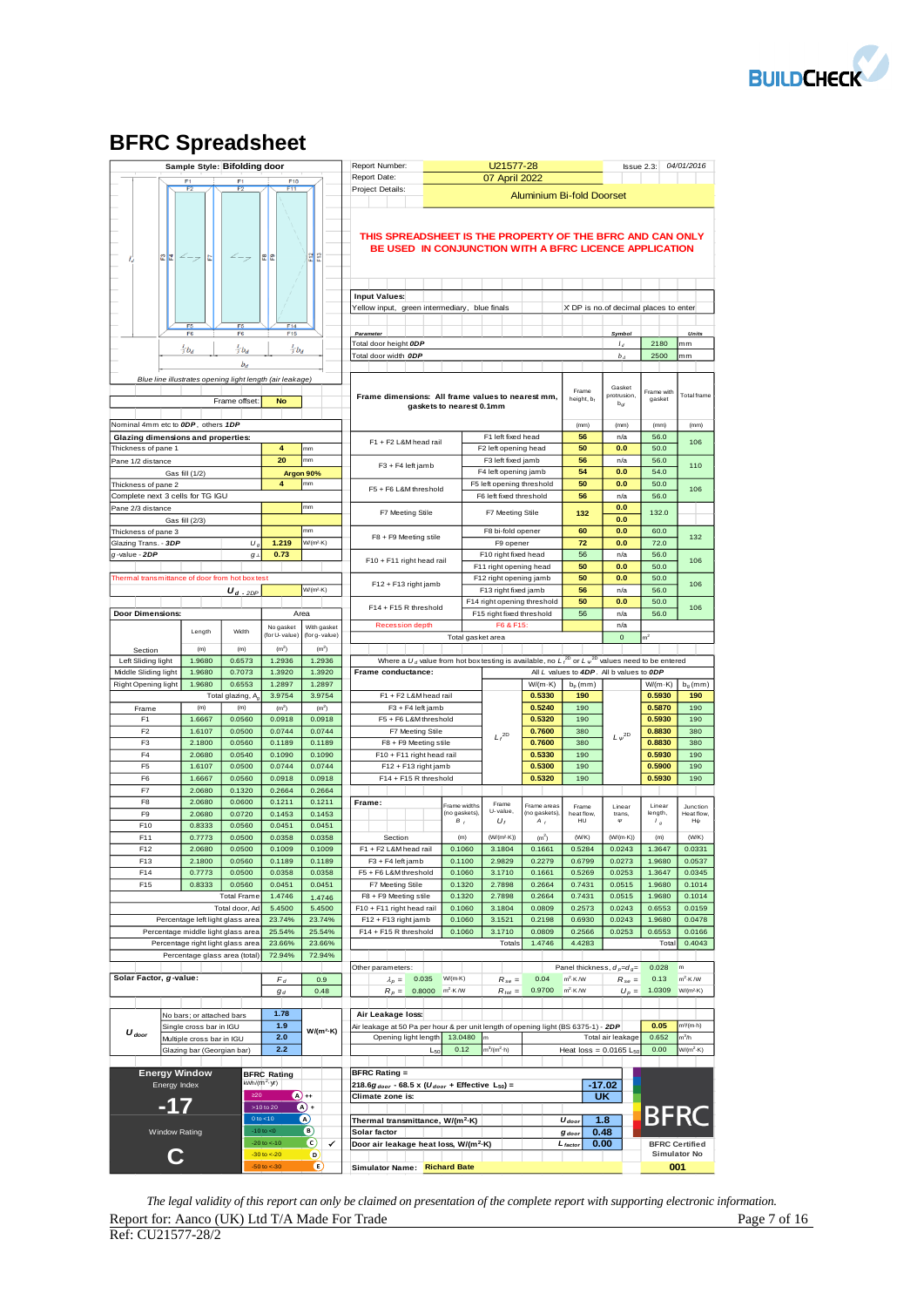

# **BS EN 673 Spreadsheet**



Version 12 18/06/2015. Calculations according to BS EN 673:2011

| ಀ                         |         |                                                |               |
|---------------------------|---------|------------------------------------------------|---------------|
| Internal, R <sub>si</sub> | 0.13    | $(m^2 \cdot K)/W$                              |               |
| Iteration                 | U value | $\nabla$ 1/h <sub>s</sub>                      | $\lambda$ eff |
| number                    |         | $W/(m^2 \cdot K)$ (m <sup>2</sup> $\cdot$ K)/W | W/(mK)        |
|                           | 1.219   | 0.6423                                         | 0.0311        |
| $\overline{2}$            | .219    | 0.6423                                         | 0.0311        |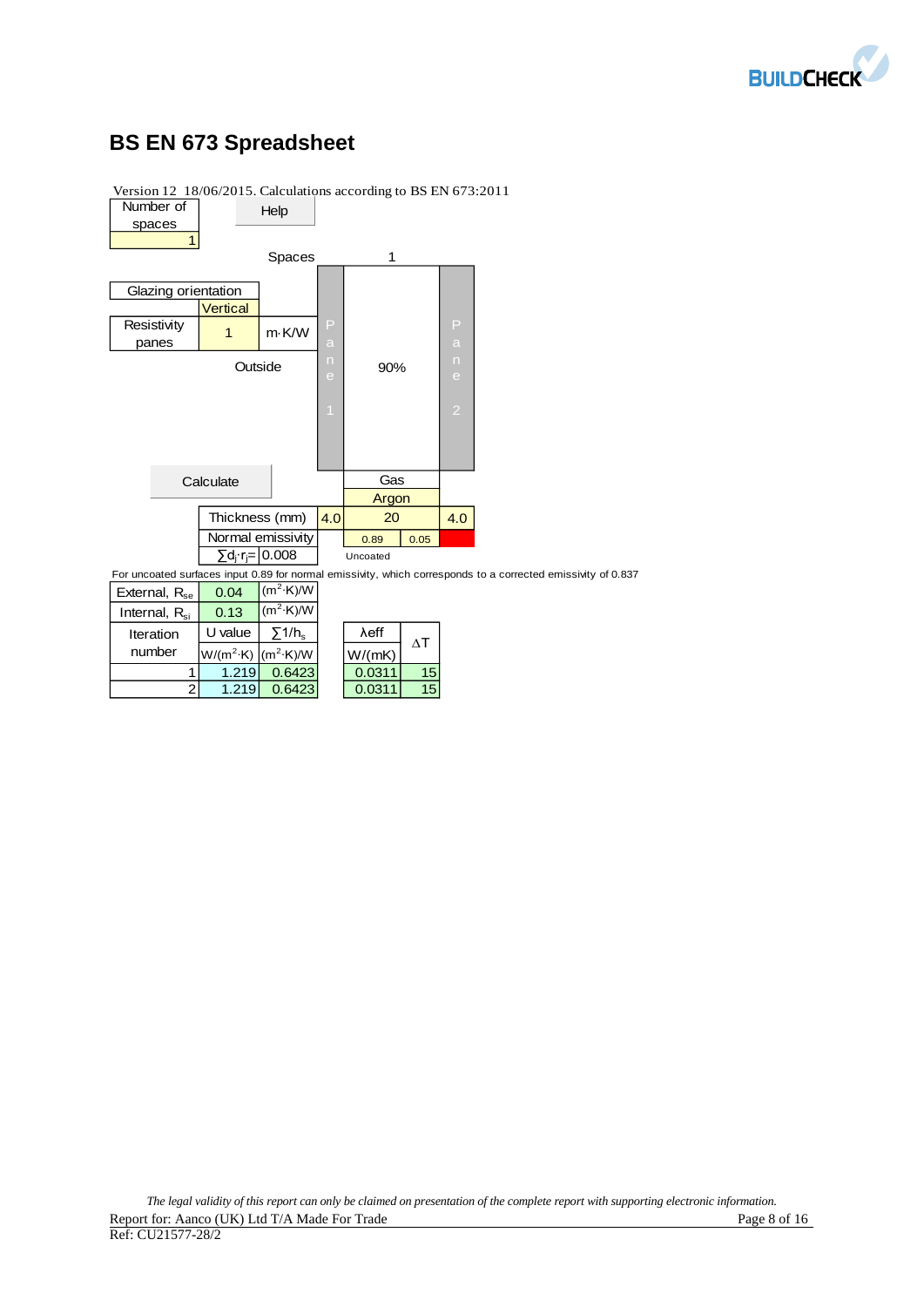

# **Spacer Conductivity**

|                                                                                                        | May 2014 - No. W21 - Revision index 3-06/2021 - valid until June 30th, 2023<br>'WARM EDGE' WORKING PARTY<br>BE<br>Only valid for use with<br>Data sheet Psi values for windows <b>Maturell</b> .sealant<br>based on determination of the equivalent thermal conductivity of spacers by measurement<br><b>Edgetech Europe GmbH</b><br>$\blacksquare$ Edgetech<br>Gladbacher Straße 23<br>D-52525 Heinsberg                                                                                                                                                                                                                                                                                                                                                                                                                                                                                                                                                                                                                                                                                                                                                                                                                                                                                                                     |                                      |                             |                                    |                                |  |  |
|--------------------------------------------------------------------------------------------------------|-------------------------------------------------------------------------------------------------------------------------------------------------------------------------------------------------------------------------------------------------------------------------------------------------------------------------------------------------------------------------------------------------------------------------------------------------------------------------------------------------------------------------------------------------------------------------------------------------------------------------------------------------------------------------------------------------------------------------------------------------------------------------------------------------------------------------------------------------------------------------------------------------------------------------------------------------------------------------------------------------------------------------------------------------------------------------------------------------------------------------------------------------------------------------------------------------------------------------------------------------------------------------------------------------------------------------------|--------------------------------------|-----------------------------|------------------------------------|--------------------------------|--|--|
|                                                                                                        | <b>Super Spacer Premium</b>                                                                                                                                                                                                                                                                                                                                                                                                                                                                                                                                                                                                                                                                                                                                                                                                                                                                                                                                                                                                                                                                                                                                                                                                                                                                                                   |                                      | Spacer height in mm         | <b>Material</b>                    | Thickness d in mm              |  |  |
| Profile<br>description                                                                                 |                                                                                                                                                                                                                                                                                                                                                                                                                                                                                                                                                                                                                                                                                                                                                                                                                                                                                                                                                                                                                                                                                                                                                                                                                                                                                                                               |                                      | 4.7<br>Spacer category<br>Ε | <b>Mylar foil</b><br>Silicone foam | 0.10<br>4.7                    |  |  |
|                                                                                                        | Representative glass constructions                                                                                                                                                                                                                                                                                                                                                                                                                                                                                                                                                                                                                                                                                                                                                                                                                                                                                                                                                                                                                                                                                                                                                                                                                                                                                            | Motal with thermal break             | <b>Plastic</b>              | Wood                               | Wood/Matal                     |  |  |
| Representative from portion                                                                            |                                                                                                                                                                                                                                                                                                                                                                                                                                                                                                                                                                                                                                                                                                                                                                                                                                                                                                                                                                                                                                                                                                                                                                                                                                                                                                                               |                                      |                             |                                    |                                |  |  |
| Representative policelles double<br>sined thermally insulating glass<br>Note thermally insulating Vm K | J<br>16<br>4<br>Double-sheet insulating glass<br>$U_q$ -1.1 W/m%                                                                                                                                                                                                                                                                                                                                                                                                                                                                                                                                                                                                                                                                                                                                                                                                                                                                                                                                                                                                                                                                                                                                                                                                                                                              | 0.035                                | 0.031                       | 0.030                              | 0.031                          |  |  |
| Representa del palvales trios<br>Inet thermally insulating glass<br>Willich                            | Î<br>Î<br>12<br>12<br>¥<br>Tripia-sheet insulating glass<br>$U_{\rm g}$ = 0.7 W/m%                                                                                                                                                                                                                                                                                                                                                                                                                                                                                                                                                                                                                                                                                                                                                                                                                                                                                                                                                                                                                                                                                                                                                                                                                                            |                                      |                             | 0.028                              | 0.029                          |  |  |
|                                                                                                        |                                                                                                                                                                                                                                                                                                                                                                                                                                                                                                                                                                                                                                                                                                                                                                                                                                                                                                                                                                                                                                                                                                                                                                                                                                                                                                                               |                                      |                             |                                    | $\lambda_{\rm eq, 25}$ in W/mK |  |  |
| an militar Sozimo de<br>substantia de vali                                                             | Space between panes                                                                                                                                                                                                                                                                                                                                                                                                                                                                                                                                                                                                                                                                                                                                                                                                                                                                                                                                                                                                                                                                                                                                                                                                                                                                                                           | Space between panes in mm            |                             | Box 1 - h <sub>1</sub> = 5 mm      | $Bar 2 - h2 = 4.7$ mm          |  |  |
|                                                                                                        | 2<br>1                                                                                                                                                                                                                                                                                                                                                                                                                                                                                                                                                                                                                                                                                                                                                                                                                                                                                                                                                                                                                                                                                                                                                                                                                                                                                                                        | Can be used for all<br>spacer widths |                             | 0.24                               | 0.15                           |  |  |
| Explanation                                                                                            | The equivalent thermal conductivity has been determined in accordance with the ift guideline WA-17engl/1 "Thermally im-<br>Characteristic values<br>proved spacers – Determination of the equivalent thermal conductivity by measurement". The representative linear heat<br>determined by:<br>transfer coefficients calculated in this way (representative psi values) apply to typical frame profiles and glazing for the<br>determination of the heat transfer coefficient U, of windows. They have been determined under the boundary conditions<br>(frame profiles, glazing, glass mounting depth, back covering, primary and secondary sealant) defined in the ift guideline<br>WA-0Bengl/3 "Thermally improved spacers - Part 1: Determination of the representative Psi value for window frame pro-<br>files". This guideline also governs the area of validity and application of the representative psi values. In order to avoid<br>rounding errors, the psi values in the data sheet have been given at 0.001 W/mK. The method for the arithmetical determi-<br>nation of the psi values has an accuracy of ± 0.003 W/mK. Differences of less than 0.005 W/mK are not significant. For<br><b>ROSENHEIM</b><br>further information, refer to the Bulletin 004/2008 "Guide to Warm Edge" of Bundesverband Rachglas. |                                      |                             |                                    |                                |  |  |

*The legal validity of this report can only be claimed on presentation of the complete report with supporting electronic information.*  Report for: Aanco (UK) Ltd T/A Made For Trade **Page 9** of 16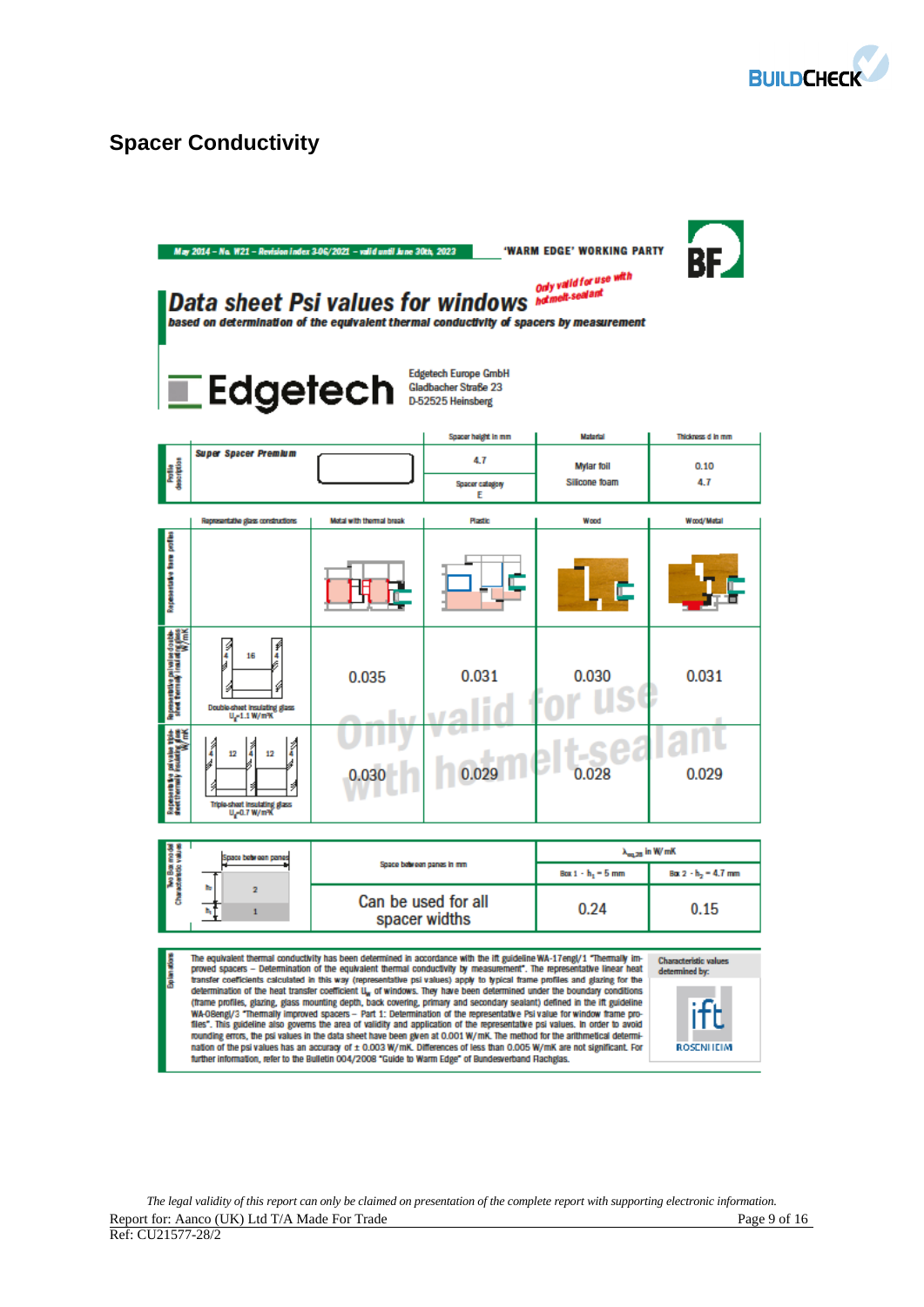

## **G-Value Source**

| الاالم | <b>SAINT-GOBAIN</b>                                                                                                         |                                    |                                                                                                                     |                                                                                                     | CalumenLive<br>Friday, May 6, 2022 |  |
|--------|-----------------------------------------------------------------------------------------------------------------------------|------------------------------------|---------------------------------------------------------------------------------------------------------------------|-----------------------------------------------------------------------------------------------------|------------------------------------|--|
|        |                                                                                                                             |                                    | Glazing 1<br>PLANICLEAR 4 mm<br>Cavity 1<br>Argon 90% 20 mm<br>PLANITHERM TOTAL+ FG<br>Glazing 2<br>PLANICLEAR 4 mm |                                                                                                     |                                    |  |
|        | Last name: Sue Peatey<br>Country:<br><b>United Kingdom</b>                                                                  |                                    |                                                                                                                     | Notes:                                                                                              |                                    |  |
|        | <b>EXECUTE LUMINOUS FACTORS</b>                                                                                             | EN410 (2011-04)                    | 4                                                                                                                   | <b>ENERGY FACTORS</b>                                                                               | EN410 (2011-04)                    |  |
| æ      | Light Transmittance (TL)<br>Outdoor Reflectance (RLe)<br>Indoor Reflectance (RLI)<br><b>THERMAL TRANSMISSION EN673-2011</b> | 79%<br>13%<br>12%                  |                                                                                                                     | Transmittance (TE)<br>Outdoor Reflectance (Ree)<br>Indoor Reflectance (Rel)<br>Absorptance A1 (AE1) | 64%<br>20%<br>21%<br>6%            |  |
|        | Ug                                                                                                                          | 1.2 W/(m <sup>2</sup> .K)          |                                                                                                                     | Absorptance A2 (AE2)<br><b>EXECUTE SOLAR FACTORS</b>                                                | 9%<br>EN410 (2011-04)              |  |
|        | Angle relative to the vertical<br><b>MANUFACTURING SIZES</b>                                                                | O.                                 |                                                                                                                     | Solar Factor (g)<br>Shading Coefficient (SC)                                                        | 0.73<br>0.83                       |  |
|        | Nominal Thickness<br>Weight                                                                                                 | 28.00 mm<br>20.0 kg/m <sup>2</sup> |                                                                                                                     | <b>COLOR RENDERING</b>                                                                              |                                    |  |
| ₫ŵ     | <b>ACOUSTICS</b>                                                                                                            | EN 12758                           |                                                                                                                     | Transmission (Ra)<br>Reflection (Ra)                                                                | 99<br>90                           |  |
|        | Acoustic simulated values<br>Rw (C;Ctr)<br>STC (ASTM E413)                                                                  | 33 (-1; -5) dB<br>34               |                                                                                                                     | <b>ANTI-BURGLARY</b><br><b>Burglar Resistance</b>                                                   | EN 356<br><b>NPD</b>               |  |
|        | OITC (ASTM E1332)<br><b>SAFETY CLASS</b>                                                                                    | 26<br>EN 12600                     | ඏ                                                                                                                   | <b>CARBON FOOTPRINT</b><br>Global Warming Potential (GWP)                                           | EN 15804+A2<br>34.00               |  |
|        | Pendulum Body Resistance                                                                                                    | <b>NPD</b>                         |                                                                                                                     | (kg, CO2 equiv/m <sup>3</sup> ) European average                                                    |                                    |  |



Calumen calculates the photometric characteristics and thermal transmission of glass using calculation algorithms which comply with the following standards: the European standards EN 410 and EN 673, the Infernational stand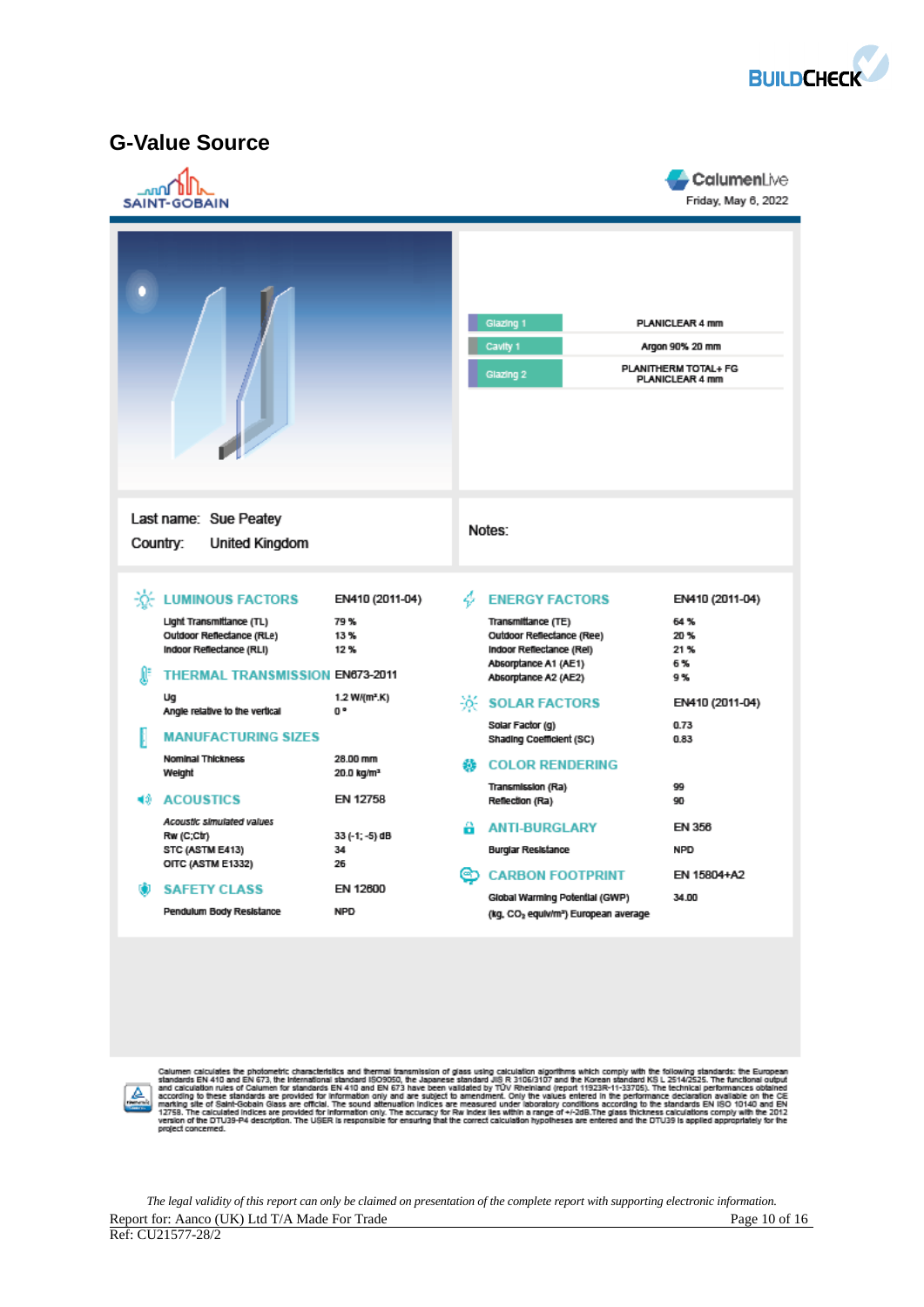

# **Air Leakage Test Evidence**

| <b>RUILDCUACK</b> |
|-------------------|

| <b>Glazing Component</b>                    | <b>Specification</b>                                                   |
|---------------------------------------------|------------------------------------------------------------------------|
| Overall sealed unit:<br>1. Thickness (mm)   | 1.28mm                                                                 |
| 1. Outer pane<br>2. Cavity<br>3. Inner pane | 1. 4mm clear toughened glass<br>2.20mm<br>3. 4mm clear toughened glass |

The above specimen description has been supplied by the client and not verified by Build Check.

Dimensions: Outer frame (w x h): 2500mm x 2180mm

### $3.$ **Test Details**

Test Date: 14 April 2022

Test performed by: Angelo Wells

Test carried out at Build Check Ltd's test laboratory, Unit 3 Lincoln Park Business Centre, Lincoln Road, High Wycombe, HP12 3RD

Test conditions in accordance with standard.

#### 4. **Results**

| Average between positive and negative pressure |                                             |                                             |                                                |                                             |                         |                         |  |
|------------------------------------------------|---------------------------------------------|---------------------------------------------|------------------------------------------------|---------------------------------------------|-------------------------|-------------------------|--|
|                                                |                                             | Positive pressure                           |                                                | Negative pressure                           | Mean                    |                         |  |
| Air<br>Pressure                                | Net permeability<br>per m <sup>2</sup> area | Net permeability<br>per m opening<br>length | Net<br>permeability<br>per m <sup>2</sup> area | Net permeability<br>per m opening<br>length | Per m <sup>2</sup> area | Per m opening<br>length |  |
| (Pa)                                           | (m <sup>3</sup> /h·m <sup>2</sup> )         | (m <sup>3</sup> /h·m)                       | (m <sup>3</sup> /h·m <sup>2</sup> )            | (m <sup>3</sup> /h·m)                       | (m <sup>3</sup> /h·m)   | (m <sup>3</sup> /h·m)   |  |
| 50                                             | 0.15                                        | 0.06                                        | 0.10                                           | 0.04                                        | 0.13                    | 0.05                    |  |

\* During the test, the chamber leakage was greater than 30% of the combined chamber and specimen leakage rate.

Report for: Aanco (UK) Ltd t/a Made For Trade<br>Ref: W22208-1

Page 3 of 4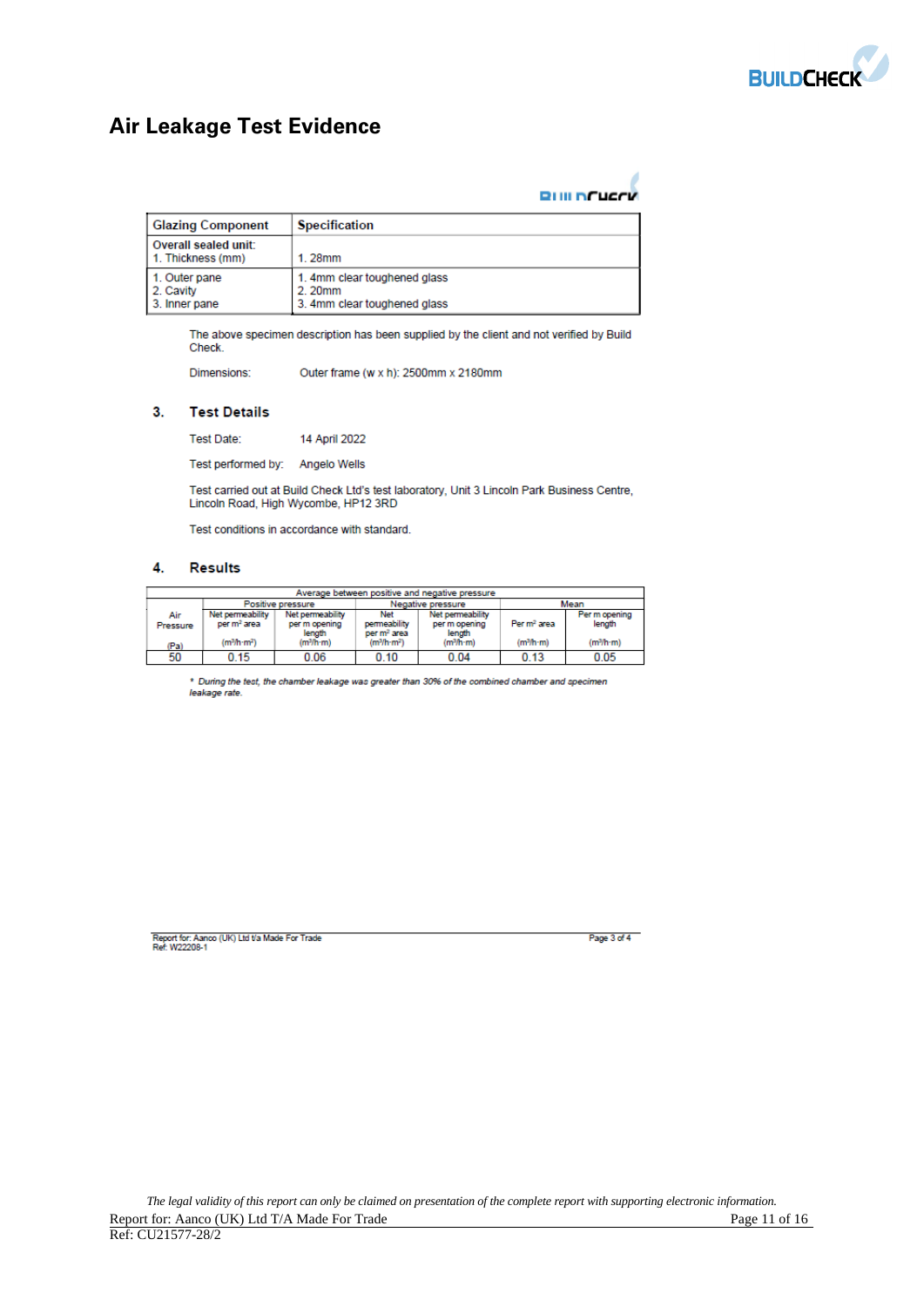

# **Appendix - Profile Drawings**

## **Head**



| <b>Material</b>                               | <b>Thermal Conductivity W/(m.K)</b> |
|-----------------------------------------------|-------------------------------------|
| PVC-U Rigid, BS EN 10077-2                    | 0.17                                |
| PVC Flexible, BS EN 10077-2                   | 0.14                                |
| Aluminium, BS EN 10077-2                      | 160.0                               |
| Soda Lime Glass, BS EN 10077-2                | 1.0                                 |
| Superspacer Premium, IFT Rosenheim report 13- | 0.15                                |
| 002649-PR02 (declared value)                  |                                     |
| Hot Melt Butyl, BS EN 10077-2                 | 0.24                                |
| Polyurethane Foam, BS 10456                   | 0.05                                |
| EPDM, BS EN 10077-2                           | 0.25                                |
| Polyamide, BS EN 10077-2                      | 0.30                                |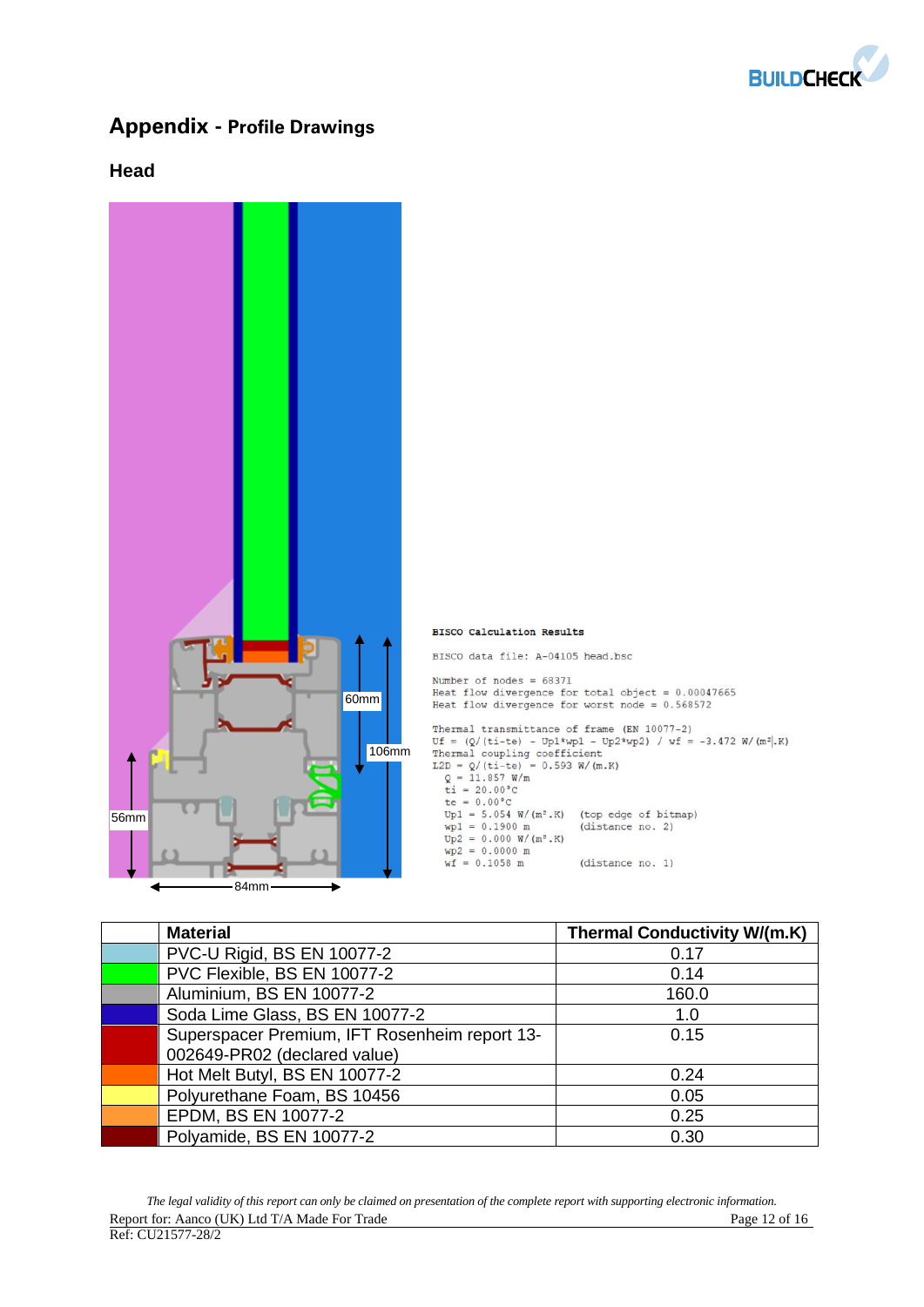



| <b>Material</b>                               | <b>Thermal Conductivity W/(m.K)</b> |
|-----------------------------------------------|-------------------------------------|
| PVC-U Rigid, BS EN 10077-2                    | 0.17                                |
| PVC Flexible, BS EN 10077-2                   | 0.14                                |
| Aluminium, BS EN 10077-2                      | 160.0                               |
| Soda Lime Glass, BS EN 10077-2                | 1.0                                 |
| Superspacer Premium, IFT Rosenheim report 13- | 0.15                                |
| 002649-PR02 (declared value)                  |                                     |
| Hot Melt Butyl, BS EN 10077-2                 | 0.24                                |
| Polyurethane Foam, BS 10456                   | 0.05                                |
| EPDM, BS EN 10077-2                           | 0.25                                |
| Polyamide, BS EN 10077-2                      | 0.30                                |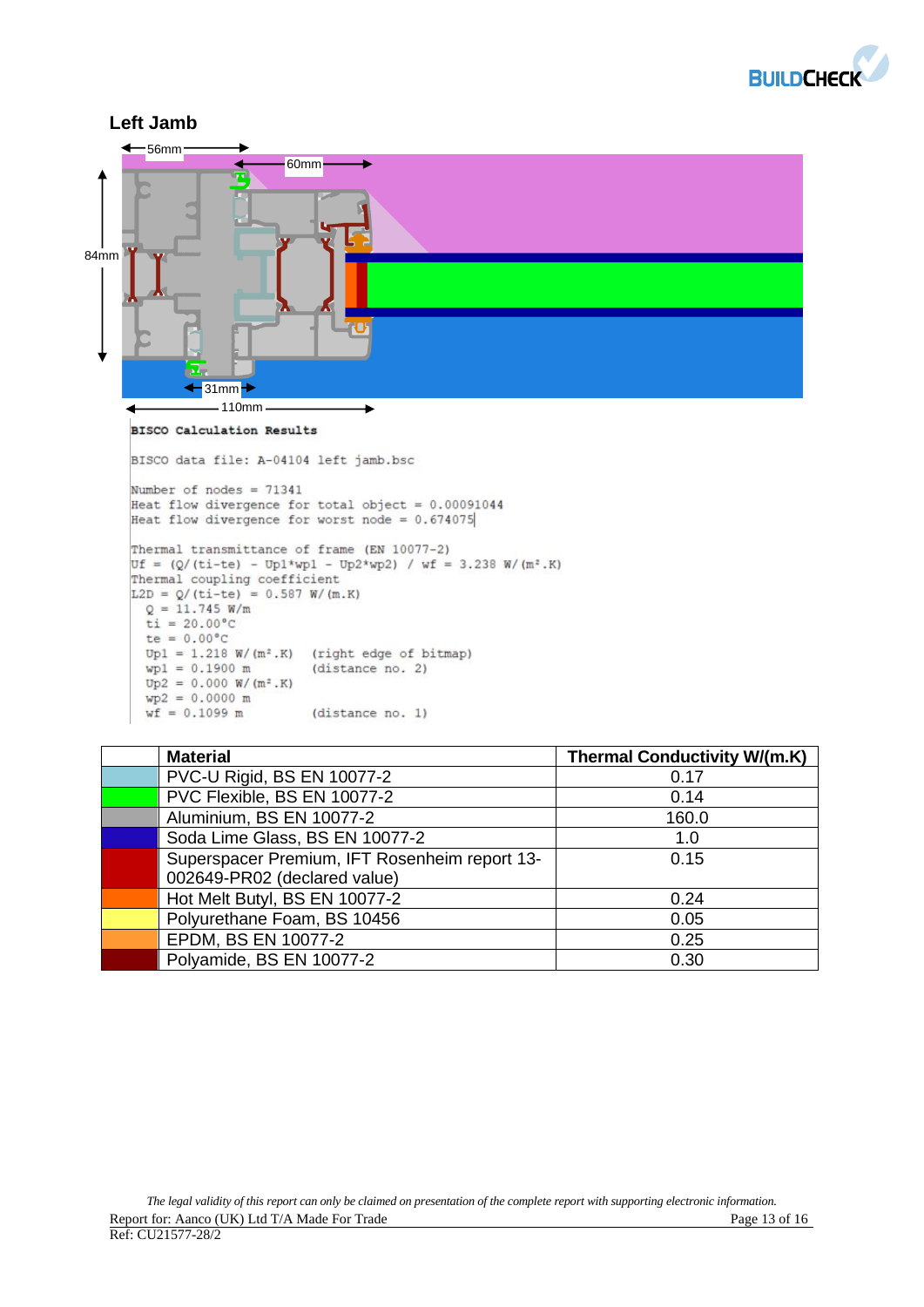



| <b>Material</b>                               | <b>Thermal Conductivity W/(m.K)</b> |
|-----------------------------------------------|-------------------------------------|
| PVC-U Rigid, BS EN 10077-2                    | 0.17                                |
| PVC Flexible, BS EN 10077-2                   | 0.14                                |
| Aluminium, BS EN 10077-2                      | 160.0                               |
| Soda Lime Glass, BS EN 10077-2                | 1.0                                 |
| Superspacer Premium, IFT Rosenheim report 13- | 0.15                                |
| 002649-PR02 (declared value)                  |                                     |
| Hot Melt Butyl, BS EN 10077-2                 | 0.24                                |
| Polyurethane Foam, BS 10456                   | 0.05                                |
| EPDM, BS EN 10077-2                           | 0.25                                |
| Polyamide, BS EN 10077-2                      | 0.30                                |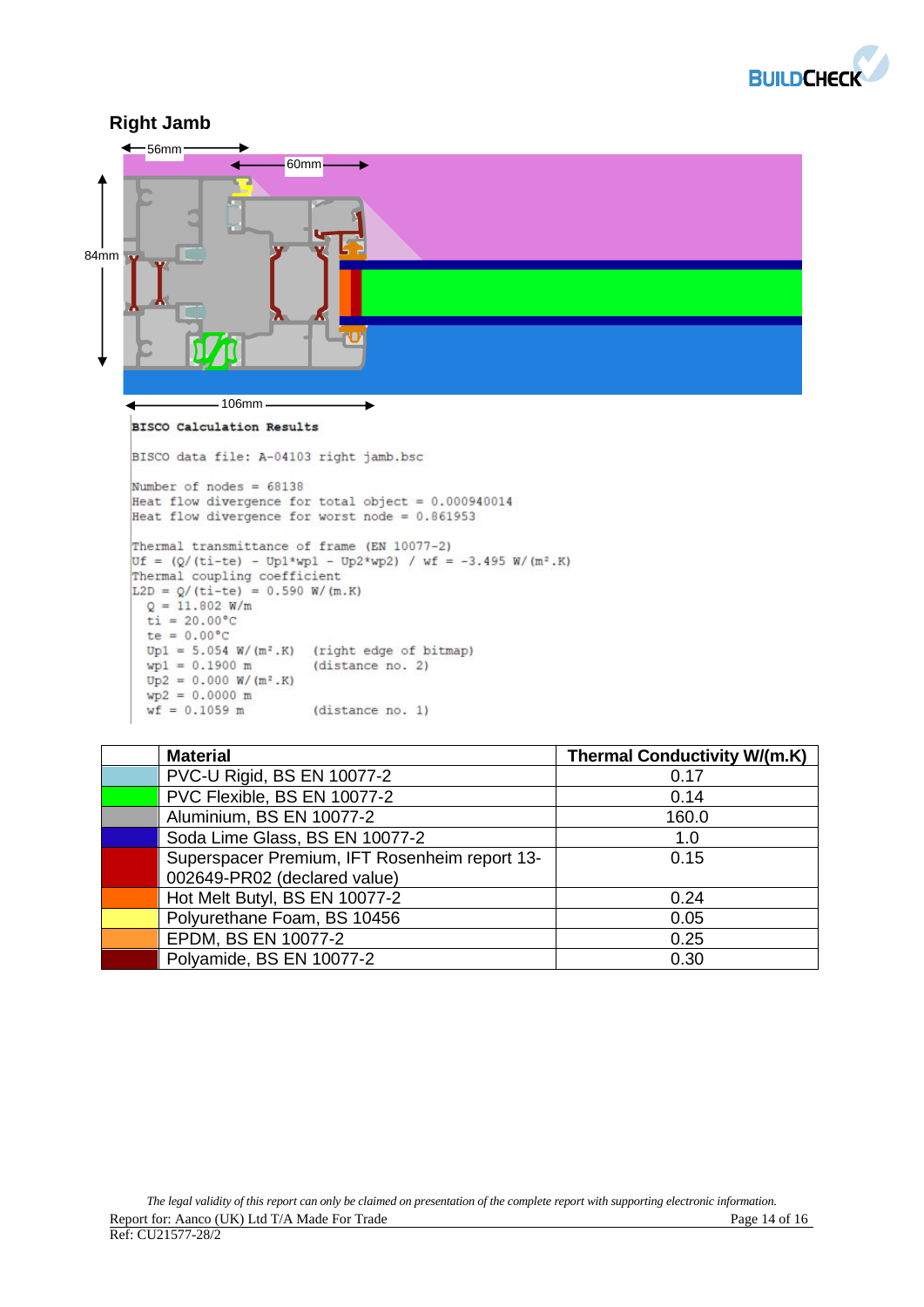

## **Threshold**



| <b>Material</b>                               | <b>Thermal Conductivity W/(m.K)</b> |
|-----------------------------------------------|-------------------------------------|
| PVC-U Rigid, BS EN 10077-2                    | 0.17                                |
| PVC Flexible, BS EN 10077-2                   | 0.14                                |
| Aluminium, BS EN 10077-2                      | 160.0                               |
| Soda Lime Glass, BS EN 10077-2                | 1.0                                 |
| Superspacer Premium, IFT Rosenheim report 13- | 0.15                                |
| 002649-PR02 (declared value)                  |                                     |
| Hot Melt Butyl, BS EN 10077-2                 | 0.24                                |
| Polyurethane Foam, BS 10456                   | 0.05                                |
| EPDM, BS EN 10077-2                           | 0.25                                |
| Polyamide, BS EN 10077-2                      | 0.30                                |

*The legal validity of this report can only be claimed on presentation of the complete report with supporting electronic information.*  Report for: Aanco (UK) Ltd T/A Made For Trade Page 15 of 16 Ref: CU21577-28/2